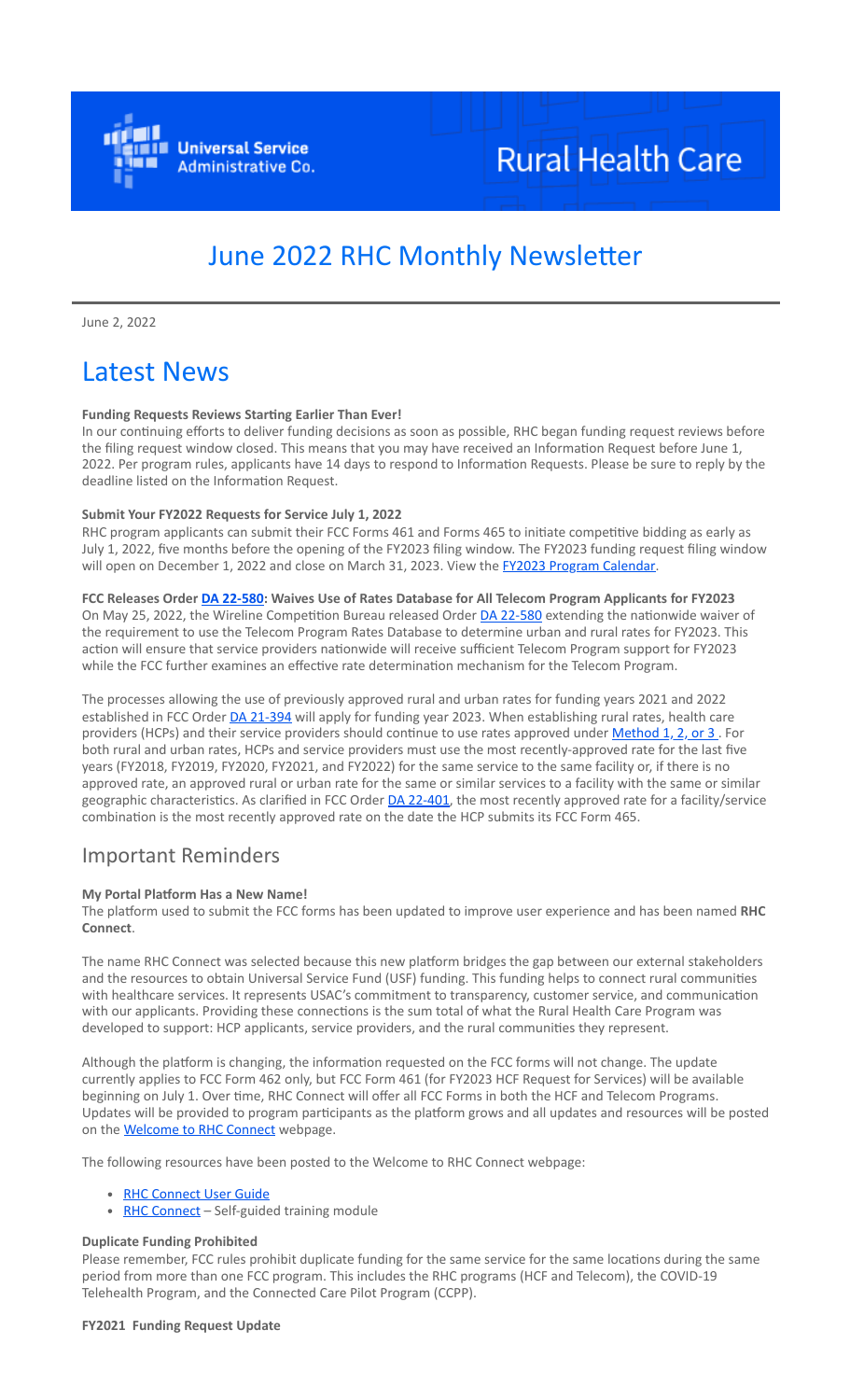#### FY2021 **workable** funding requests completed as of May 12, 2022:

- HCF 99% complete
- Telecom 100% complete

#### **Invoicing Best Practices**

Please keep in mind that once you receive an approved funding commitment you should follow the necessary steps to invoice prior to your invoicing deadline(s):

Per invoicing guidelines adopted in [FCC Report and Order 19-78](https://click.outreach.usac.org/?qs=5560e159d70adde9a1d4b556b4e87e5b531e3e3ed763df0a2c9a9d43cbf3254c7aed852f0f3b4f7c05c01e95f1f94d6473e690fbcc003bae), the invoicing deadline will be four months (120 days) from the service delivery deadline in both the HCF and Telecom programs. Please be sure to respond to any invoicing Information Requests by the 14-calendar day deadline listed in the email. For more information please see the [HCF invoice page](https://click.outreach.usac.org/?qs=5560e159d70adde9070539de5ffc3c97b377f287cc5eb04884da2fbbe21e03fa2f3cbeba107314c4bae37de0f455e63b99ba14c2593fc4a2) and [Telecom invoice page](https://click.outreach.usac.org/?qs=5560e159d70adde9fab8f55d1552003da2063cc333ae09be766b821bb7d78c27212386f822ce3fcc48eaf102cef6fc8e2c098c6bce9e8500).

## On-line Tools Updates

#### **Application Status Report and Invoicing Deadline Tools**

On December 20, 2021, USAC launched new Application Status Report and Invoicing Deadline tools that utilize USAC's Open Data platform. Through integration with USAC Open Data, the tools replace spreadsheets with a cleaner user experience and real-time data updates. Note: While the spreadsheets will remain on the USAC website, the data on the spreadsheets will not be updated.

#### **Application Status Report**

The new [Application Status Report](https://click.outreach.usac.org/?qs=5560e159d70adde9058952b7b8b487481c61dce6a88335fd270d7f5339e28ccda080ae7381e261fc7cadbcbf6763d369628c9bd07e95dea8) tool replaces the Application Status Report spreadsheet. Similar to the spreadsheet, the new tool allows users to view whether USAC has:

- Confirmed submission of FCC Form 466,
- Received all of the necessary information to complete a review, and
- Made a decision on the submitted form.

USAC will refresh the tool daily. Users who need the data in formats such as .CSV still have the option to export the [data. If the data is not available five days after submission, users are encouraged to contact the RHC Customer](mailto:RHC-Assist@usac.org?subject=) Service Center.

The Application Status Report tool and all other RHC tools can be found on the [Tools webpage.](https://click.outreach.usac.org/?qs=5560e159d70adde9e7fc1c72bde9d9ec0a8c82604d693d2909b0c8f1188a5a549c3910c1e0c007b58e5749d87d5c3bbaf6950fb9fbac0330) In addition, users who need to look up data from Funding Year 2004 through Funding Year 2021 can access the **[archived spreadsheets](https://click.outreach.usac.org/?qs=5560e159d70adde916f4f1a2c9a503bc731f557a7e39b9e0d015d7fa1c61cada969810822fca0a88dc5874f75fba104b410618f15d8651b6)**.

#### **Invoicing Deadlines**

The new Invoicing Deadline tool replaces the Invoicing Deadline spreadsheet. The tool allows service providers and health care providers to look up the deadline to submit invoices for funding commitments. As an upgrade to the spreadsheet, the tool allows users to avoid having to set up specific Excel configurations to find their deadlines.

**Note:** The tool does not contain any additional information such as form submissions, payment status, or funds remaining. Contact the [RHC Customer Service Center](mailto:RHC-Assist@usac.org?subject=) for questions about those topics. The Invoicing Deadline tool and all other RHC tools can be found on the [Tools webpage.](https://click.outreach.usac.org/?qs=5560e159d70adde9e7fc1c72bde9d9ec0a8c82604d693d2909b0c8f1188a5a549c3910c1e0c007b58e5749d87d5c3bbaf6950fb9fbac0330)

#### **Eligible Rural Areas Search Tool**

The Eligible Rural Areas Search tool has been removed from the [Tools webpage](https://click.outreach.usac.org/?qs=5560e159d70adde9e7fc1c72bde9d9ec0a8c82604d693d2909b0c8f1188a5a549c3910c1e0c007b58e5749d87d5c3bbaf6950fb9fbac0330) and the HCF and Telecom eligibility webpages pages. HCP rurality and priority tiers can be searched using the **Rurality Tier Search Tool**. For more information about how to use this tool, please use the **[How to Use the Rurality Tier Search Tool](https://click.outreach.usac.org/?qs=5560e159d70adde9651dcdd6bf13fa0f90f6e936e8070c02a14590830334cc0751336605f41c13d4b2f85b8dfad49bd1c0a9d5433eda1911)** tip sheet on the USAC website.

**Note:** This tool is for information purposes only. Rurality tiers are formally assigned during the review and approval of the FCC Form 460 in the HCF Program and FCC Form 465 in the Telecom Program. Applicants should check approved forms for assigned rurality tier.

### News You Can Use

#### **What To Do When You Receive an Information Request**

As part of their review of any eligibility, request for services, funding requests, and invoicing form, RHC reviewers will contact all account holders (the primary and all secondary and tertiary account holders associated with the HCP) with a request for additional information ("Information Request") to collect any missing documentation, address deficiencies, or to ask clarifying questions about the FCC form.

Information Request Tips for the Telecom Program

- HCPs can receive Telecom Program Information Requests through My Portal or by email.
	- For Information Requests received through My Portal, HCPs should respond through My Portal only. For Information Requests received by email, HCPs should "Reply All" to respond to the Information Request by email.
- Use only Chrome or Firefox Internet browsers when using My Portal.
- When uploading a document as a response, the file must be limited to 10MB and its file name should not contain any special characters, only letters and numbers.

Information Request Tips for the HCF Program